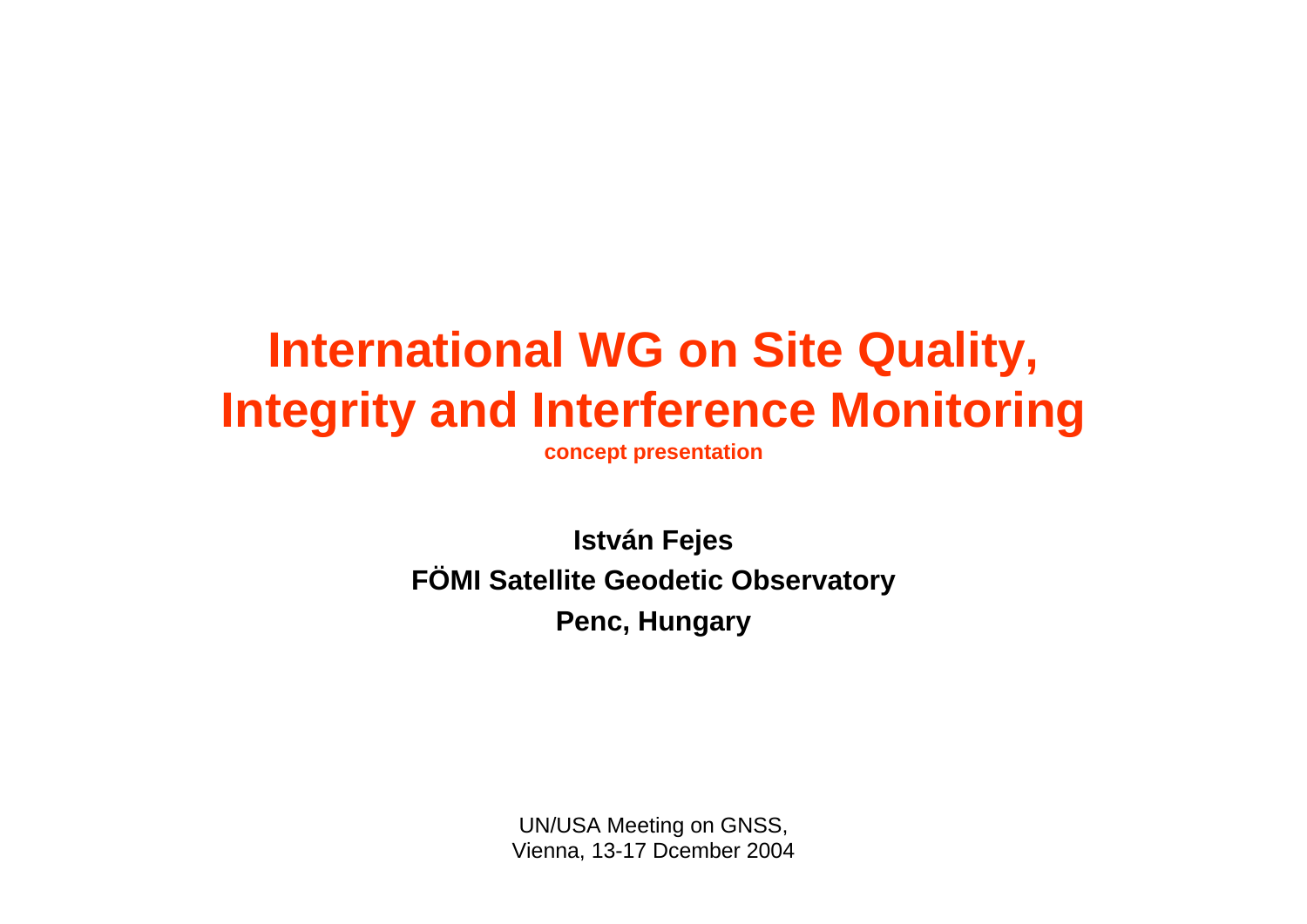## **Background**

- The origins IAG /IUGG CSTG SGMS subcommission (1987)
- The CERGOP experience
- The case for EUPOS– a regional perspective
- The WG1 recommendation for OOSA a global perspective
- The EUPOS ISC discussion, Sofia, November 2004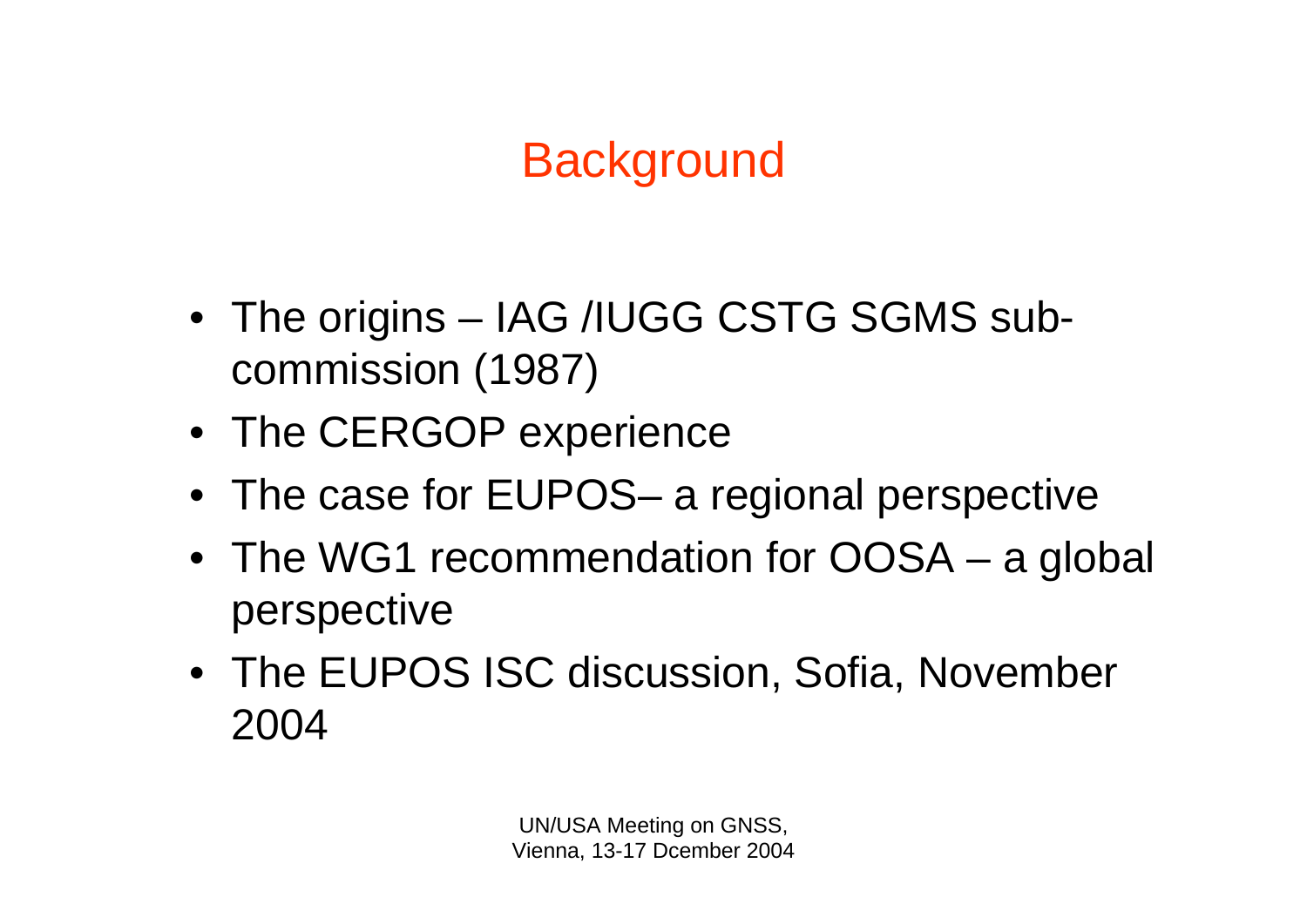#### The objectives

In relation to multifunctional GNSS reference station networks the WG

- Promote existing international standards
- Review and disseminate best practices
- $\bullet$  Develop new procedures, recommendations and guidelines for site quality, integrity and interference monitoring
- Assist developments in new regional and continental networks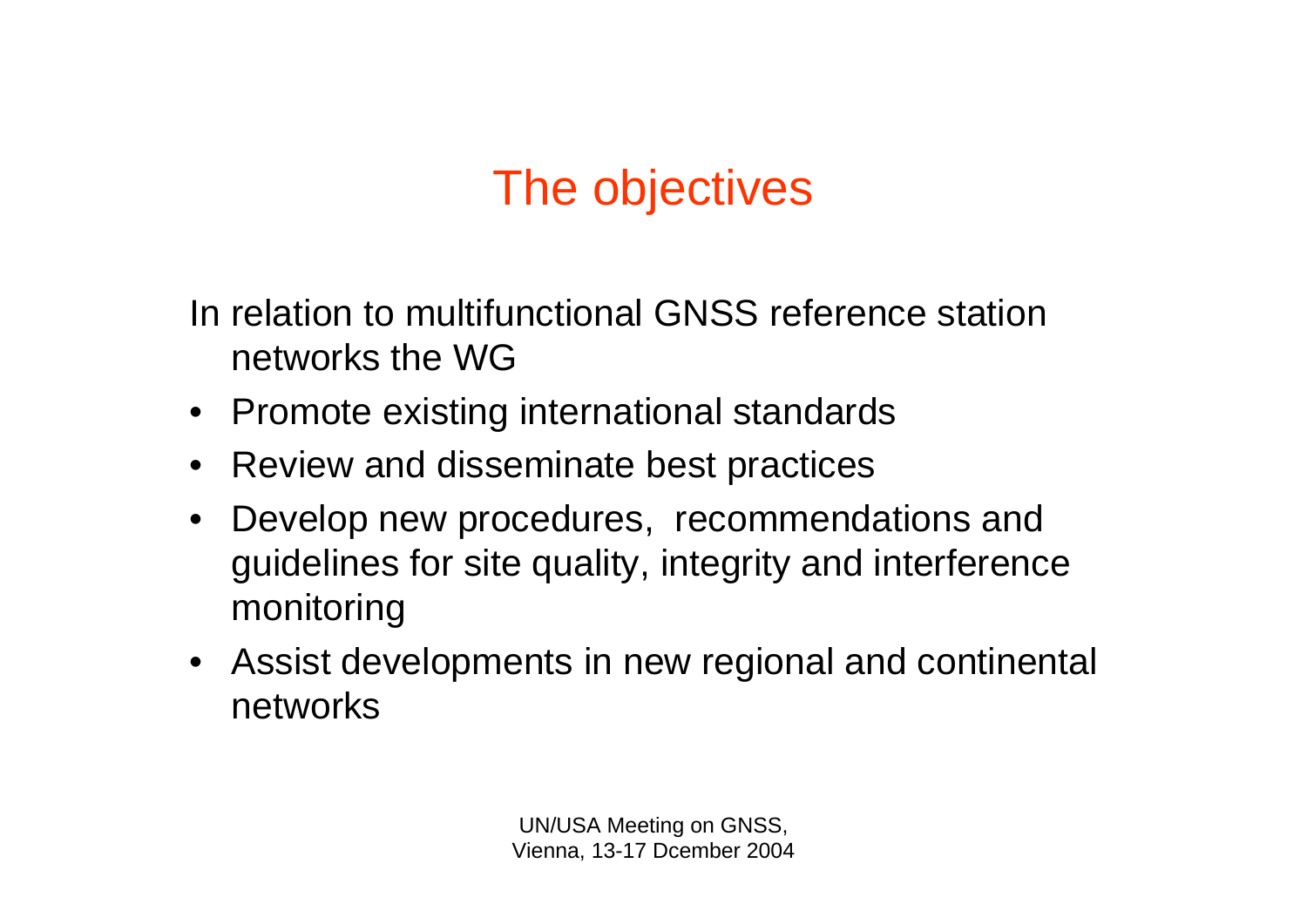#### WG activities

- Review presently available standards, guidelines
- $\bullet$ Collect user input, list problem catalogue
- $\bullet$ Discussion on the problems and solutions
- Formulate recommendations/guidelines
- $\bullet$ Carry out site inspections and on site advice
- Evaluate case studies best practices
- Archive relevant documentation, data pu access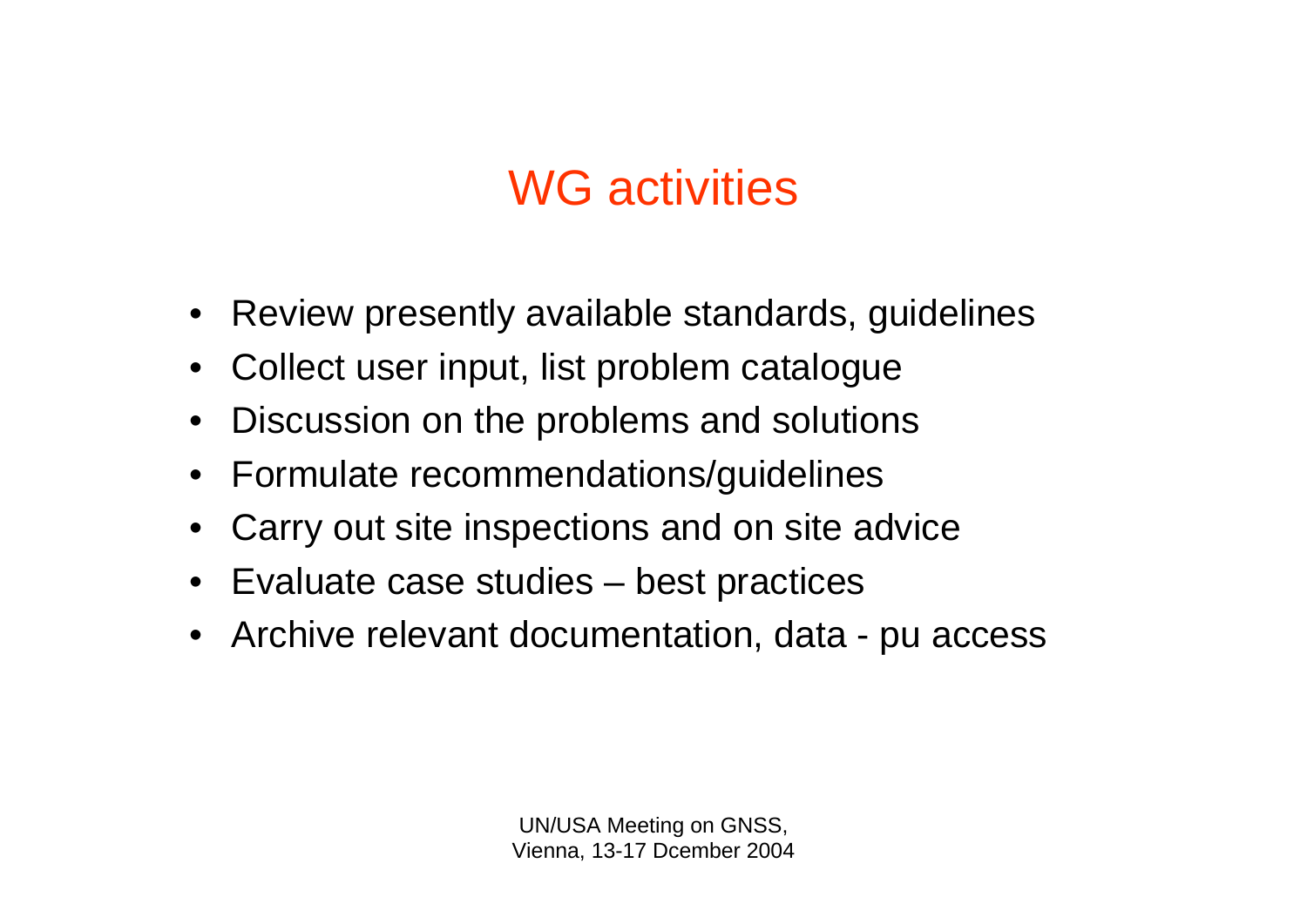### Membership

- CEGRN Consortium (Europe regional)
- EUPOS / EUPOS IRC (Europe regional)
- EPN (EUREF) (Europe)
- CORS (America)
- AFREF (Africa )
- SIRGAS (S. America )
- APRGP (Asia Pacific)
- IGS, IAG, FIG etc. intl. organizations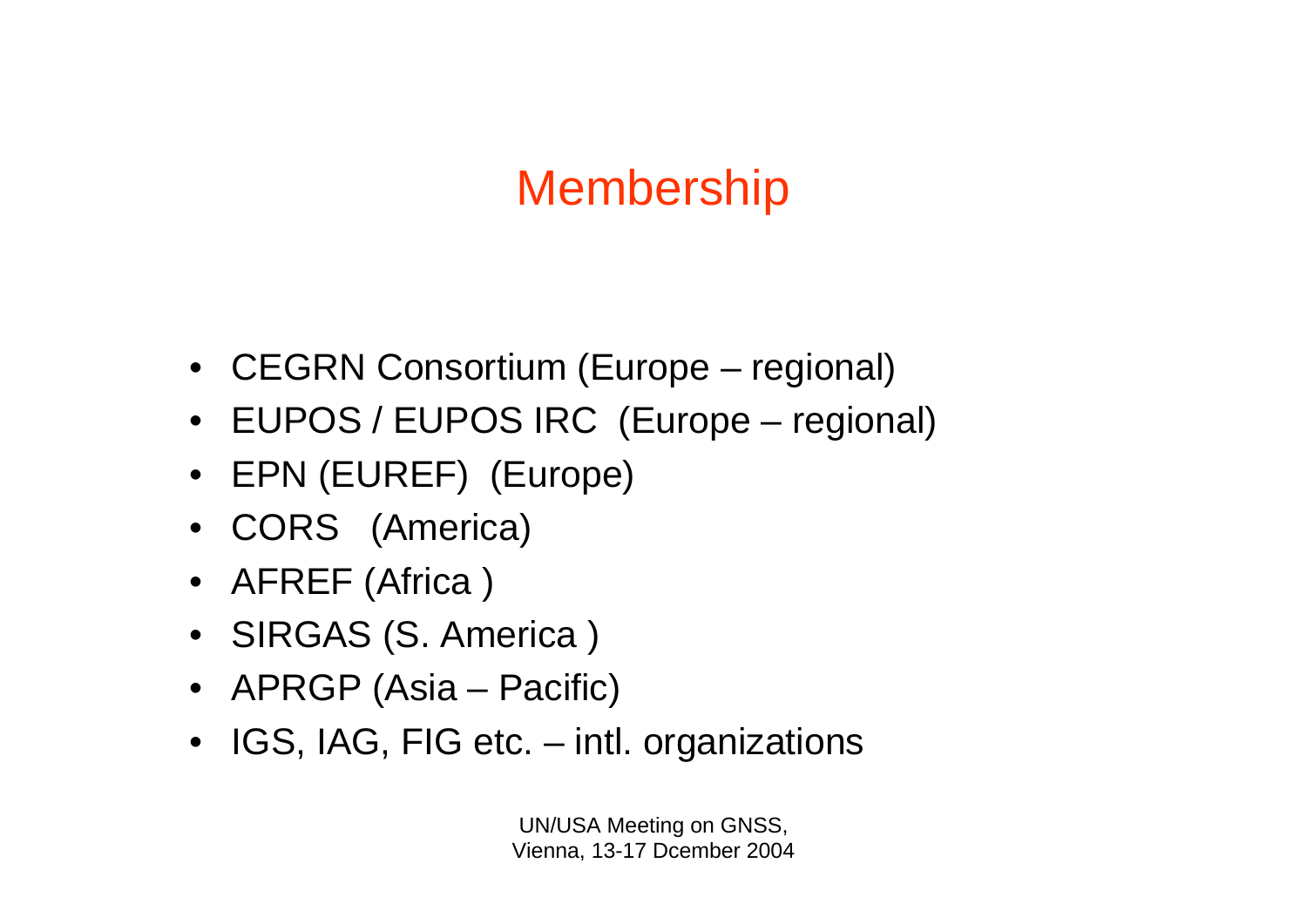## The EUPOS National Service Centres organizational structure

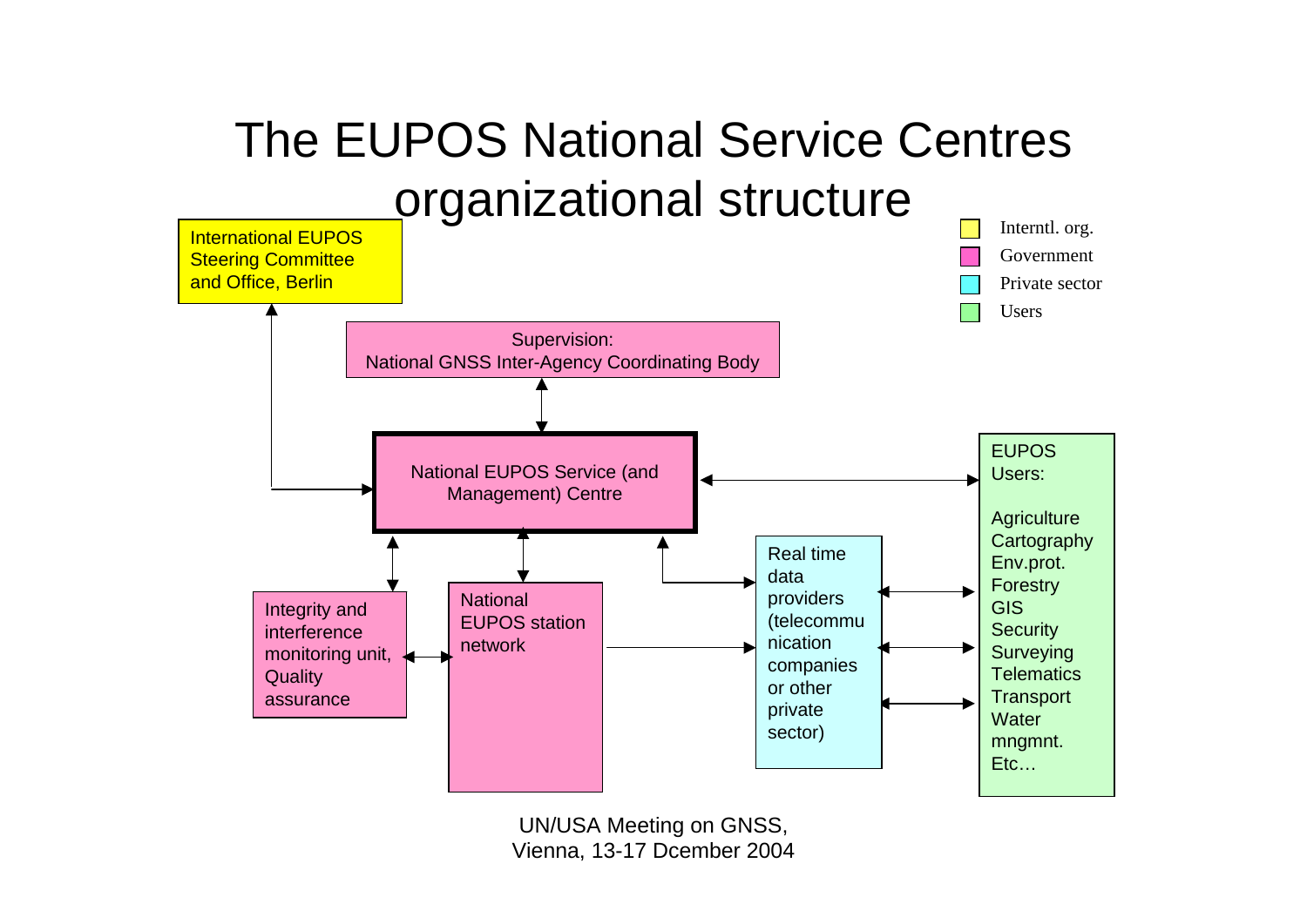#### **Mechanisms**

- • Means of collecting, sharing and disseminating information
	- User inputs, reports from group members and other users
	- On site inspections
	- Meetings/Workshops
	- WEB sites, links, on line access
- Frequency of updating
	- As changes occur at least yearly
- Information management
	- Locally managed WEB sites by members
	- Globally managed WEB site by WG volunteers or ???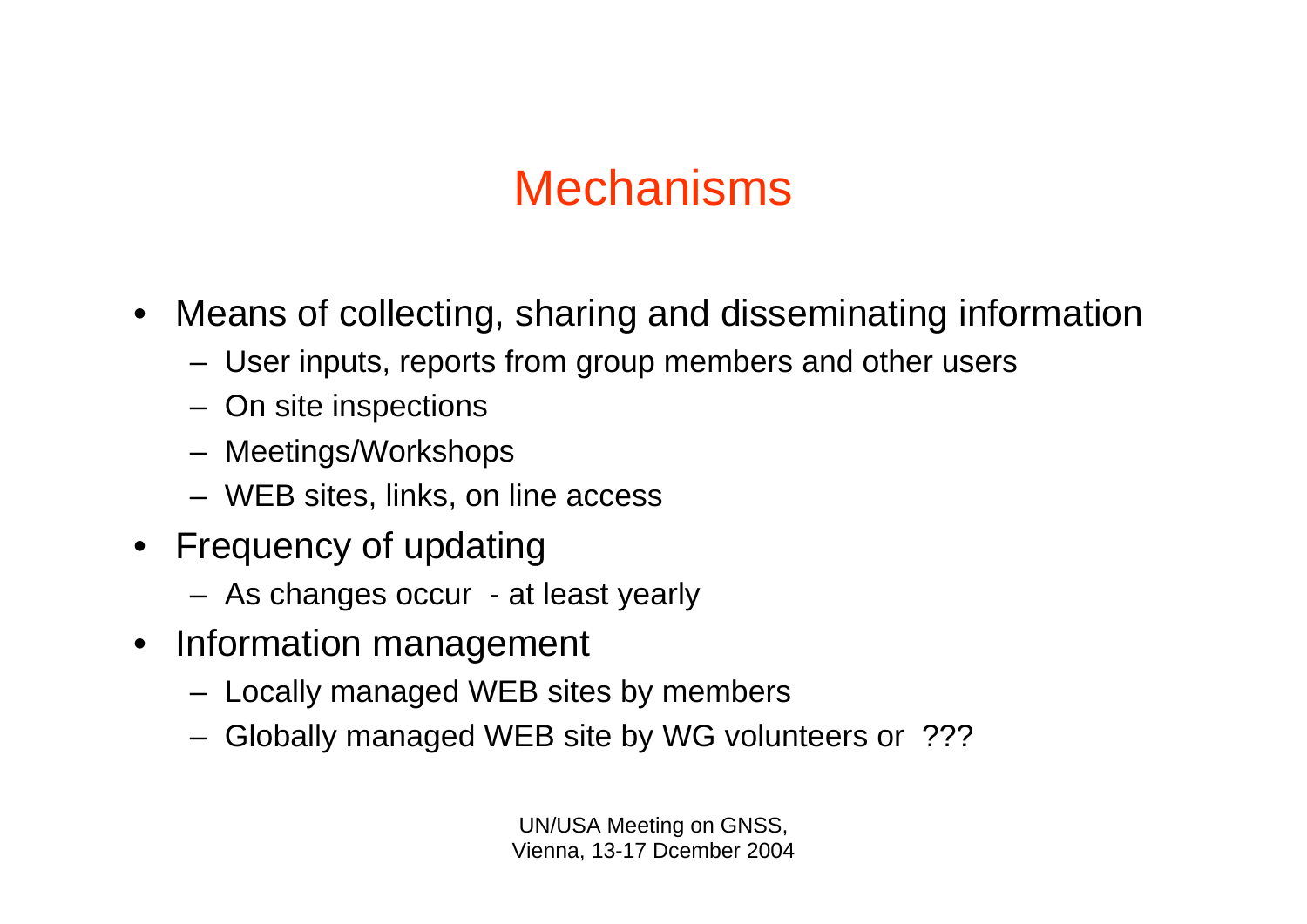# Evaluation, review and reporting

- Classification of problems
	- Local (national) level
	- Regional or global (international) level
- Review problems by the WG. Formulate recommendations to users and to other authorities
- Report (including recommendations) will be submitted to ICG (to be established) or OOSA at the series of annual international GNSS meetings in Vienna
- Non local interference problems may be reported also to CRAF, or ITU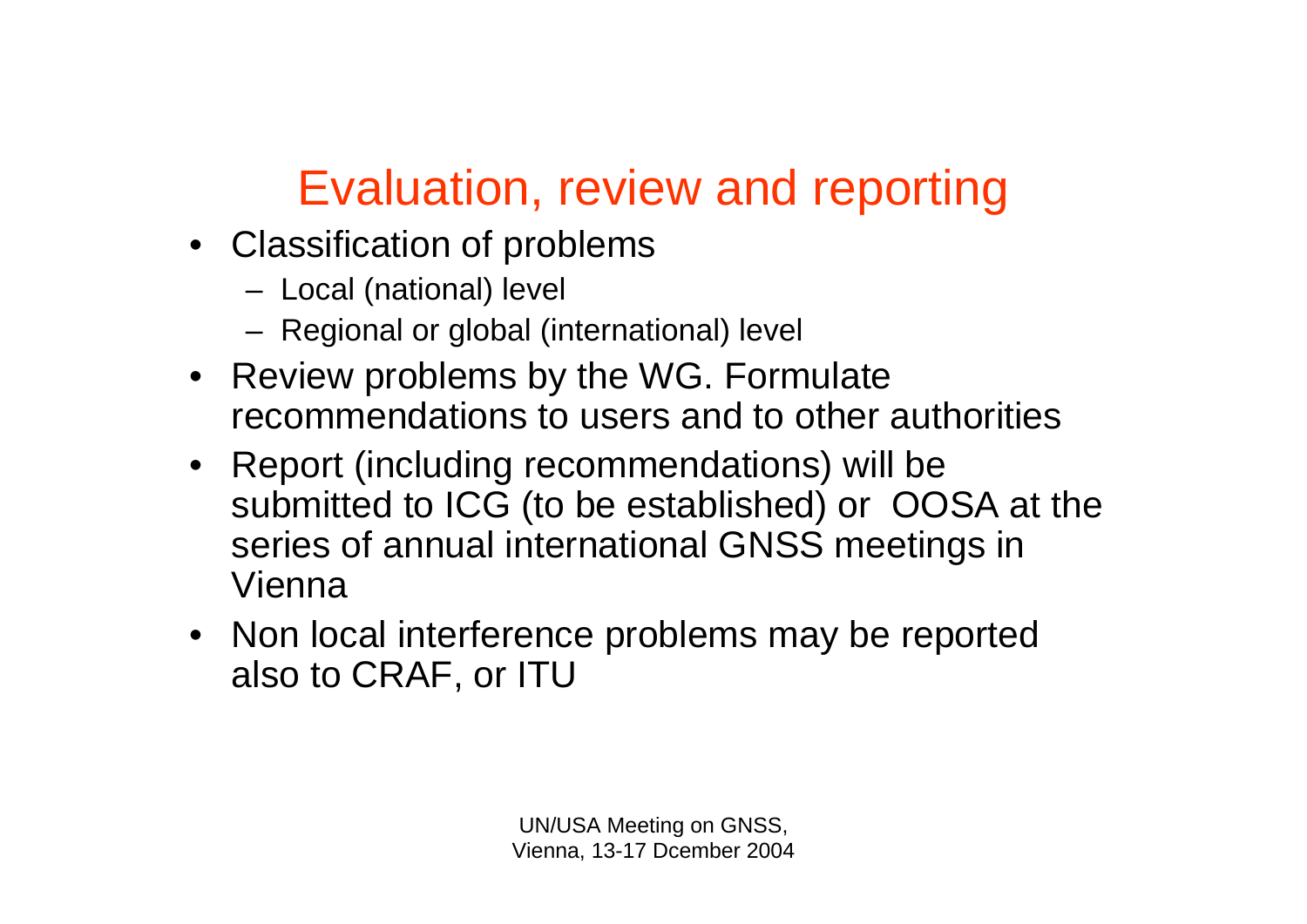#### **Conclusion**

- The EUPOS ISC
	- discussed the case of an International WG on Site Quality, Integrity and Interference Monitoring
	- **Links of the Company**  supports the initiative to establish such a WG on global scale under the International Committee on GNSS or UN OOSA.
	- and the state of the willing to delegate 2 experts